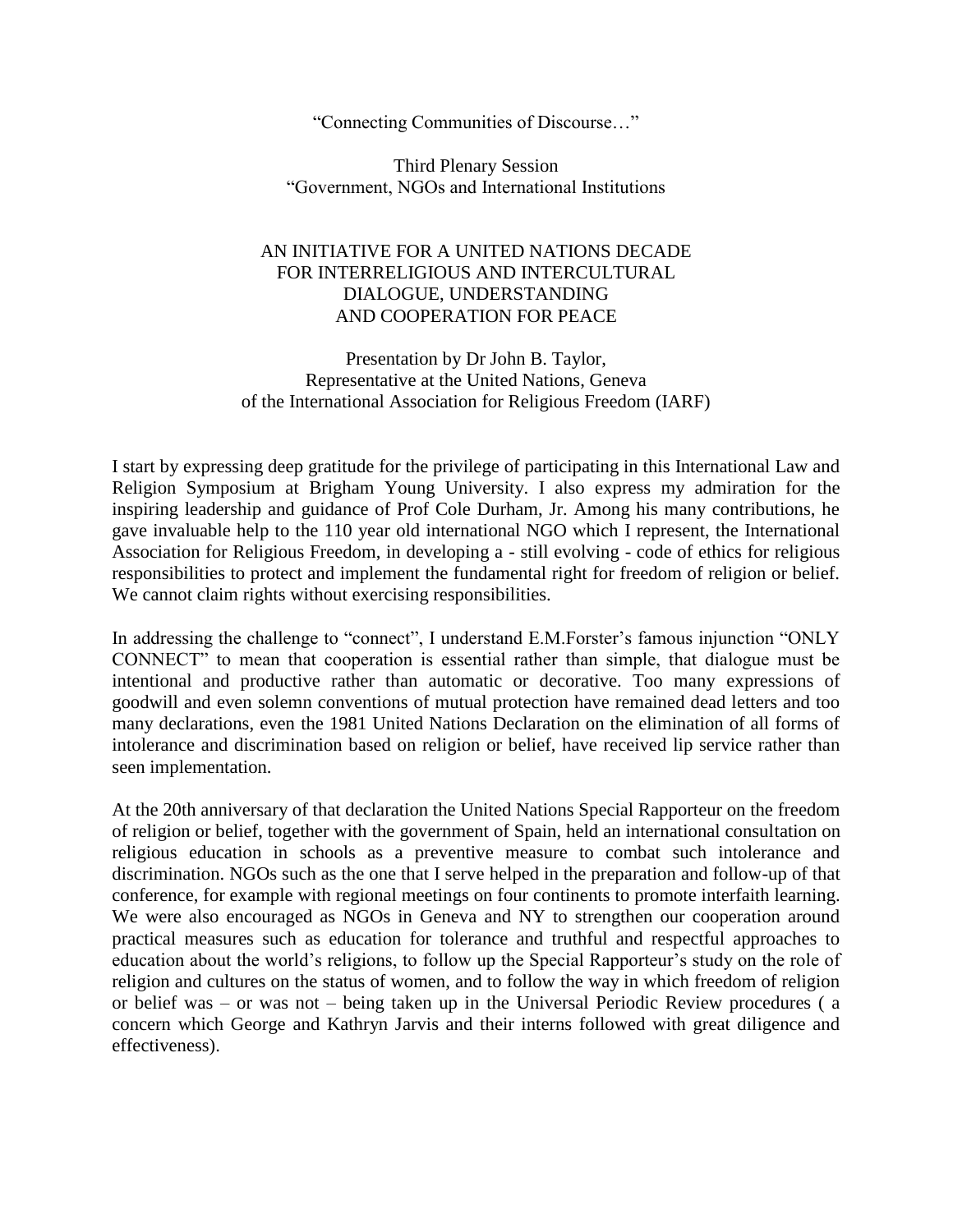Building upon such explicit and long-term recognition by a UN body, the UN High Commissioner for Human Rights, of the relevance of religious dialogue in promoting peace and justice, a number of religious, interreligious and value-based NGOs have been emboldened to seek a more permanent forum within the UN to take up issues of cooperation but also tensions between religions. At the same time the UN has been establishing the Alliance of Civilizations and UNESCO has been emerging from, for too long a time, treating "religion" as a "taboo" subject unless subsumed under "culture". The time seems propitious to make an intentional bid to write the issue of specifically interreligious and intercultural dialogue more firmly into the UN agenda.

Rather than advocating for a new interreligious advisory commission, forum or programme within UN structures, as had been abortively and perhaps impatiently suggested at the Millennium Spiritual Summit at the UN, the idea has emerged of advocating a UN Decade for Interreligious and Intercultural Dialogue, Understanding and Cooperation for Peace from 2011 to 2020. In 2010 the existing UN Decade for a Culture of Peace for the Children of the World will formally end. Lessons can be learned that such decades should not be simply formal or celebratory but should lead to tripartite cooperation and action by governments, UN agencies and civil society organizations, including religions.

The proposed Decade was already noted in the November 2008 session of the General Assembly and a formal resolution (General Assembly A/RES/63/22) was passed asking governments to examine the idea of a decade (paragraph 8). As we speak, the Secretary General is circulating governments with his report to the forthcoming General Assembly and it is expected that he will refer to the many positive responses which have been received from governments in favour of such a new Decade. It remains to be seen whether a particular government or group of governments will then table a new resolution this year to authorize the launching of such a Decade in 2011 and thereby to provide a framework for enhanced cooperation between governments, UN agencies and civil society organizations. Potential and much needed areas of continuing or new cooperation include implementation of Millennium Development Goals, respect for all human rights (not only the protection of freedom of religion or belief), humanitarian cooperation such as needs of refugees and migrants, addressing population issues, environmental concerns, etc.

So far I have described diplomatic efforts to achieve the designation of a UN Decade. That, however, is not the real goal of the proposal. Already there are tripartite meetings between governments, agencies and NGOs within which religiously based NGOs play a significant part, but long term cooperation rather than competition needs to be focused on specific areas and possibilities for working together. The theme of the last assembly of the Conference of NGOs in consultative status with the Economic and Social Council (ECOSOC) –CoNGO – was "Moving from Consultation to Partnership". There are many examples in UN programmes related to refugees, population issues or humanitarian need s where such partnership with NGOs, including religiously based NGOs, is well established but there are other areas of UN work which need a more interactive approach and a more serious and creative consultative relationship with NGOs. Former Secretary General Kofi Annan reminded us frequently that the UN charter is in the name of "We the people" and that the charter itself provides for participation by civil society.